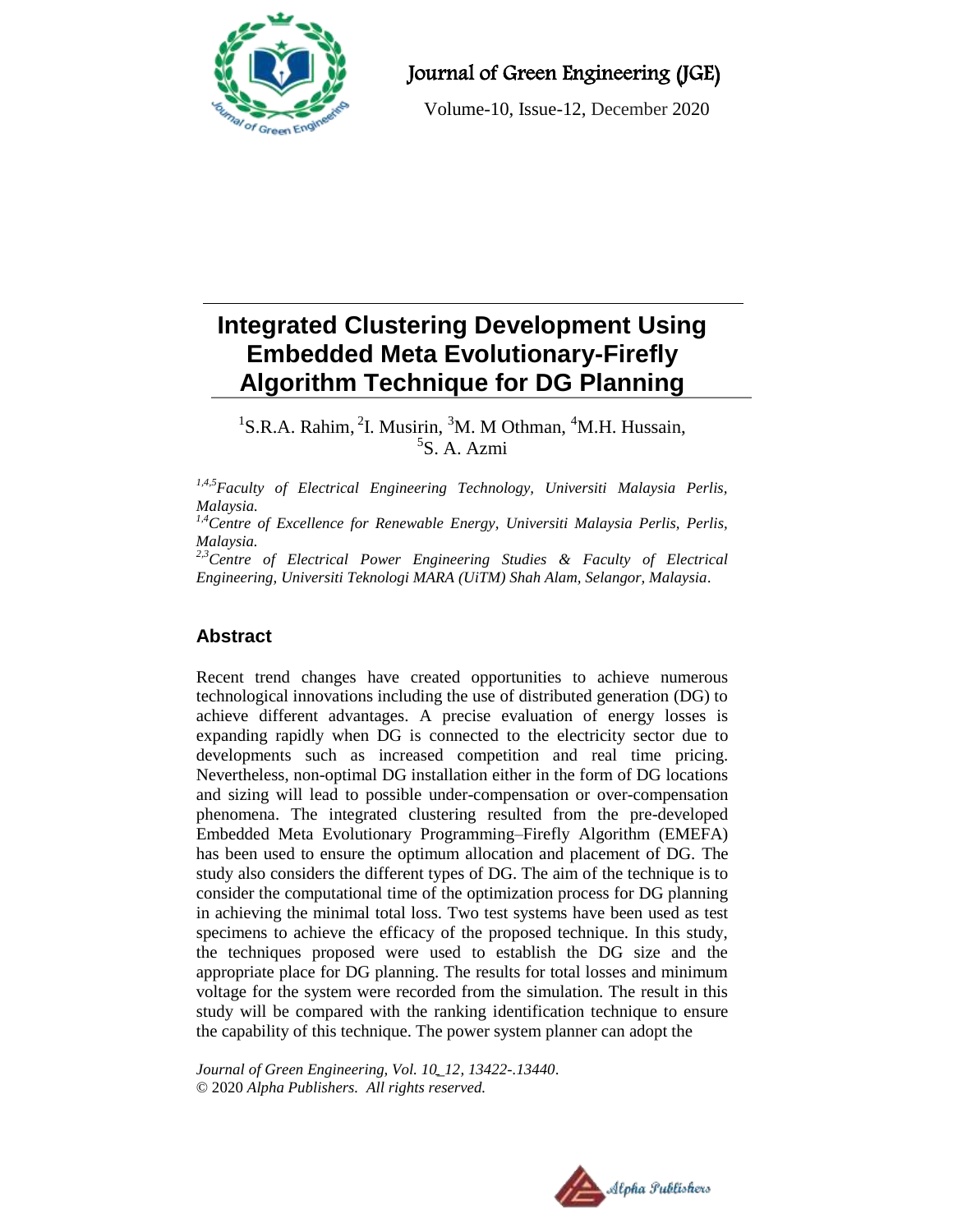suitable sizes and locations from the obtained result for the planning of utility in term of economic and geographical consideration.

**Keywords:** Distributed generation, DG Planning, Evolutionary Programming, Firefly Algorithm, Loss Minimization.

### **1 Introduction**

Several issues such as energy efficiency, environmental impact and security of supply are the major concerns when dealing with the DG installation. As a result, the penetration of DG in the electricity network will increase and may affect the system [1]–[3]. Considering this, various forms of Distributed Generation (DG) technologies have been connected to the system, either to the transmission or distribution system. The installation of DG requires optimisation process to identify the correct location and sizing. Improper sizing and location of DG installation can lead to overcompensation or under compensation. Most optimization methods are inaccurate and stuck in computationally burdensome local minimal phenomena. A reliable optimization technique is therefore essential to deal with this problem. Numerous studies have been reported in this decade in the effort to search for reliable optimization technique. The trend these days consider the integration of several optimization techniques to make them more robust, reliable and flexible. Researchers the proposed techniques as integrated optimization, embedded optimization, cascaded optimization or hybrid optimization. Nevertheless, not all techniques can generally be integrated together to achieve new technique. Thus, a generalization is normally avoided to claim the merit of the proposed technique.

In this paper, a integrated clustering development and Embedded Meta Evolutionary–Firefly Algorithm (EMEFA) was established by incorporating Firefly Algorithm operators into the original Meta Evolutionary Programming. The aim of integrated clustering development and EMEFA technique is to minimise the computational time of the optimisation process for DG planning [4]. A clustering technique and predeveloped EMEFA technology have been proposed in order to achieve an optimal allocation and placement of DG. This also reduces the need for the whole system to install unnecessarily DGs. The proposed technique was tested using several IEEE reliability test systems namely IEEE33-bus and IEEE-69-bus. The results presented in this study could be used by the distribution system utility for the loss reduction scheme. Due to encouraging usage of renewable energy sources, several issues such as energy efficiency, environmental impact and security of supply are the major concern. The system engineers must plan the implementation of DG appropriately.

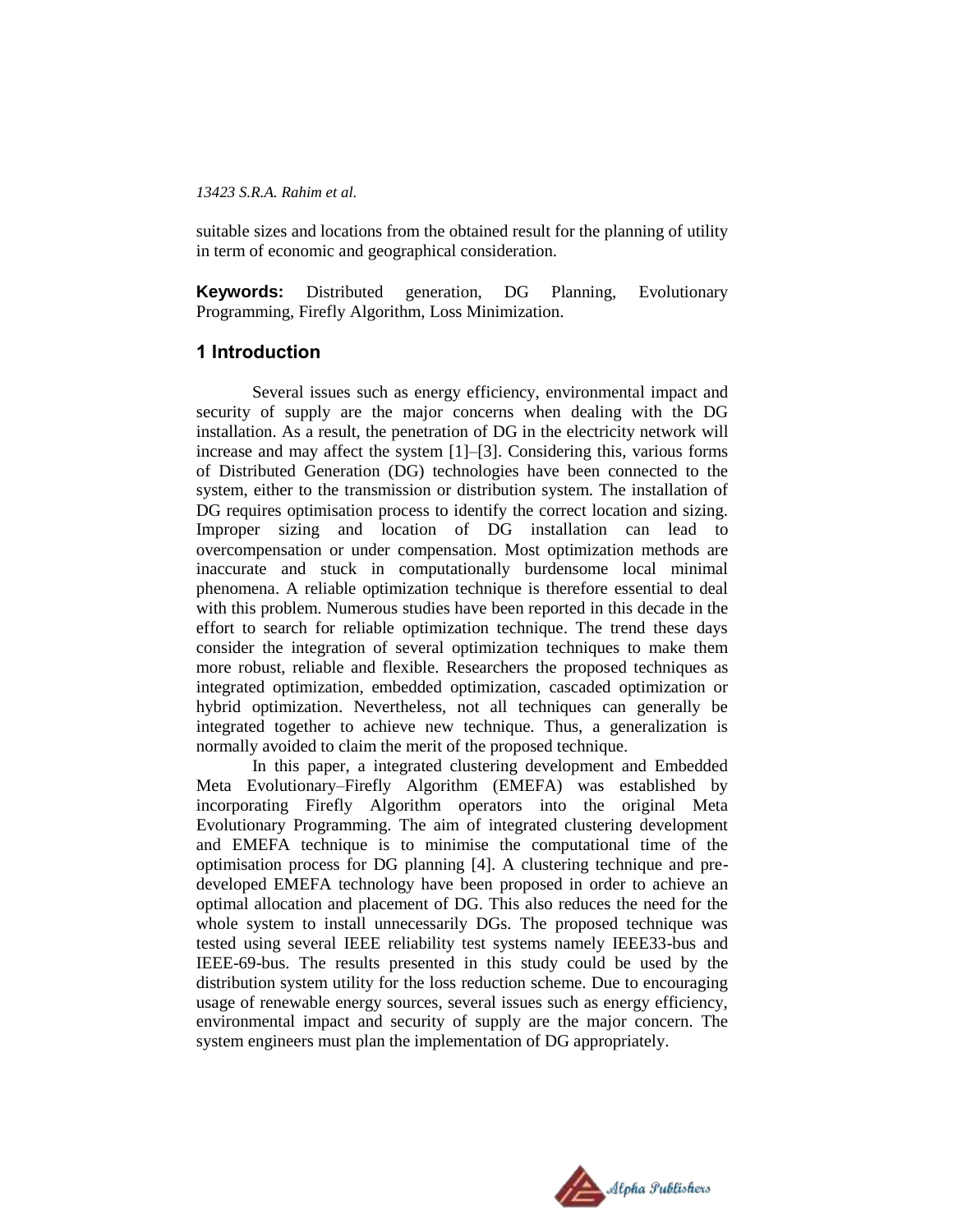### **2 Problem Formulation**

Problem formulation refers to the problems to be solved by such study. The proposed integrated clustering and EMEFA based technique are 2 important components in DG planning. This will be conducted under different load models, which also depend on the control variables in each model. Changes in DG types will also influence the performance of the optimization process. Past studies have indicated the importance of considering constant active and reactive power are assumed as constant values (i.e., constant power model). Nevertheless, insufficient data have been the identified setback under different load models.

The 2-Bus power system model is shown in Figure 1. The loss minimisation will be expected subject to the optimal location or sitting of DGs and the corresponding sizing. Equation (1) characterises the total losses. In order to obtain the total line losses,  $A_{ij}$  and  $B_{ij}$  need to be obtained using equation  $(2)$  and  $(3)$ .

$$
P_{loss} = \sum_{i=1}^{n} \sum_{j=1}^{n} A_{ij} (P_i P_j + Q_i Q_j) + B_{ij} (Q_i P_j - P_i Q_j) (1)
$$

$$
A_{ij} = \frac{R_{ij} \cos(\delta_i - \delta_j)}{V_i V_j}
$$
(2)
$$
B_{ij} = \frac{R_{ij} \sin(\delta_i - \delta_j)}{V_i V_j}
$$
(3)

Where,

 $P_i$  and  $Q_i$  are real and reactive power of bus *i* respectively  $P_i$  and  $Q_i$  are the real and reactive power of bus *j* respectively

 $R_{ij}$  is the line resistance between bus *i* and bus *j* 

 $V_i$  and  $V_j$  are the voltage magnitude at bus *i* and bus *j* respectively

 $\delta$ <sup>*i*</sup> and  $\delta$ <sup>*j*</sup> are the voltage angle of bus *i* and bus *j* respectively

The effect of DG installation scheme into the distribution system is the aim of this study. Different load models for different DG types will give different impacts to the system performance.

The objective function,  $Of<sub>1</sub>$  is written as in (4):

$$
\text{Of}_1 = \min(P_{loss}) \tag{4}
$$

Where Total Loss  $_0$  = Total loss without DG in MW Total Loss  $_{DG}$  =Total Loss with DG in MW

**Figure 1** illustrates the conceptual of DG location dependent on load model. From the figure, 4 load models are considered for different DG types. The load models are very much influenced by the nature of DG types. For example, the DG is installed at bus *n*, consequently the load model also at bus *n*. For the purpose of study, four case studies were considered based on different DG type and load model. The details case study is discussed in the results and discussion.

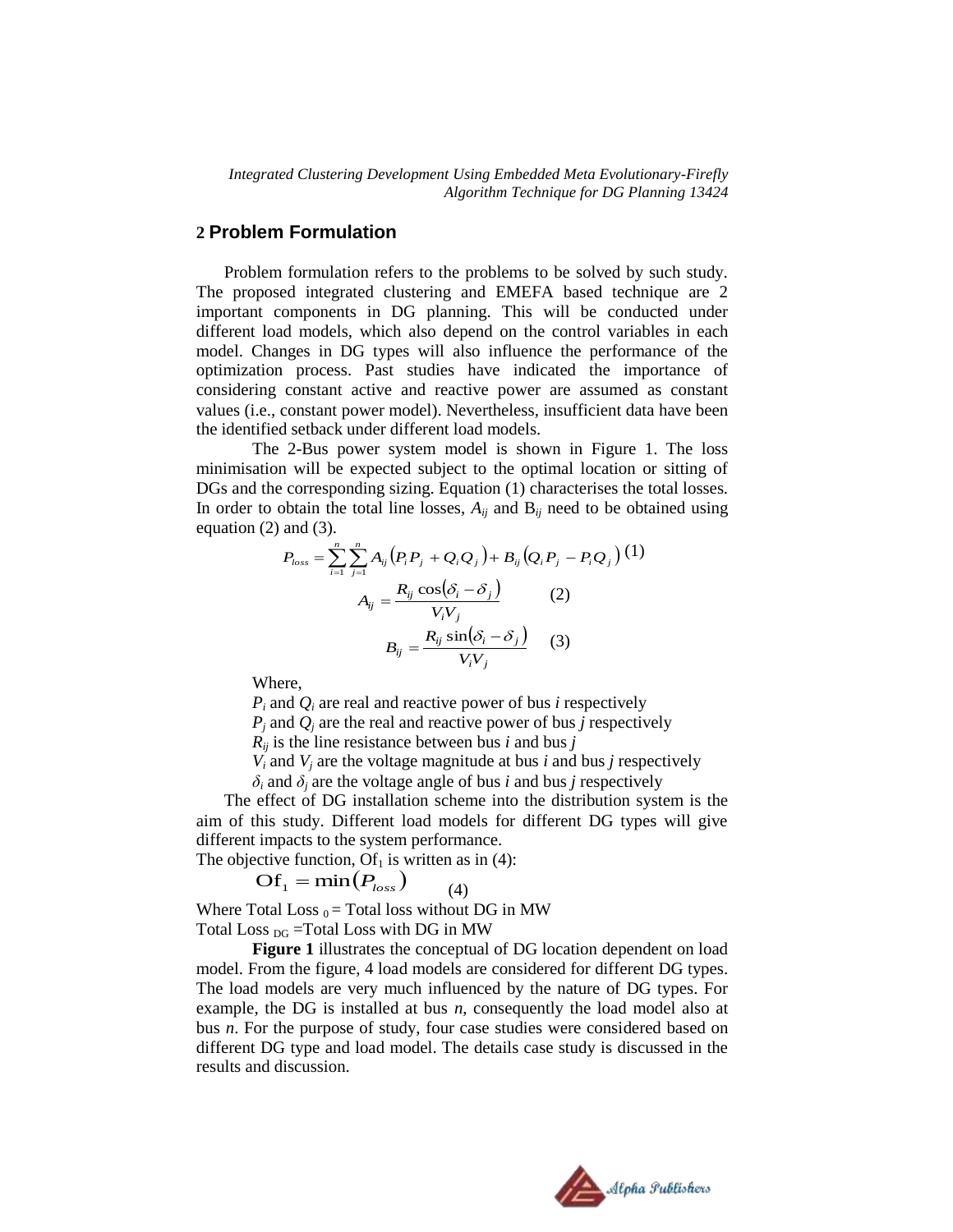### *2.1 DG Types and Model*

In DG optimization scheme, loss minimization is the most common objective function; which is **controlled by** the decision variables or control variables for different DG type as tabulated in Table 1 [5]. In this study, the operational power factor is set to be 0.85 which adheres the standard determined by the IEEE standard and Energy Commission of Malaysia. In this study, the voltage constraint is subjected to equation (5). On the other hand, power loss should be set lower than the total loss without DG sources. This will ensure that the DG installation scheme is worth. It is worth to mention that, the over-compensation or under-compensation should not be experienced in this study. Otherwise, the participating entities will discover that the proposed scheme is no worth it. Equations (6) characterises the expected DG installation scheme, while equation (7) presents the objective function of the study. Total losses in the distribution system were set as fitness value. In the selected locations, the simulation was calculated by executing the power flow programme with the injected active and reactive power with the load is modelled at different type.



**Figure 1** The Conceptual of DG Location Dependent on Load Model

$$
0.95 p.u \leq V_{\min} \leq 1.5 p.u
$$
 (5)  
\n
$$
P_{loss}^{with DG} < P_{loss}^{without DG} \quad (6)
$$
\n
$$
Minimise \sum_{j=1}^{n} P_{loss} \quad (7)
$$

Where  $P_{\text{loss}}$  represent the total power loss in the system and *n* refers to the number of lines in the system.

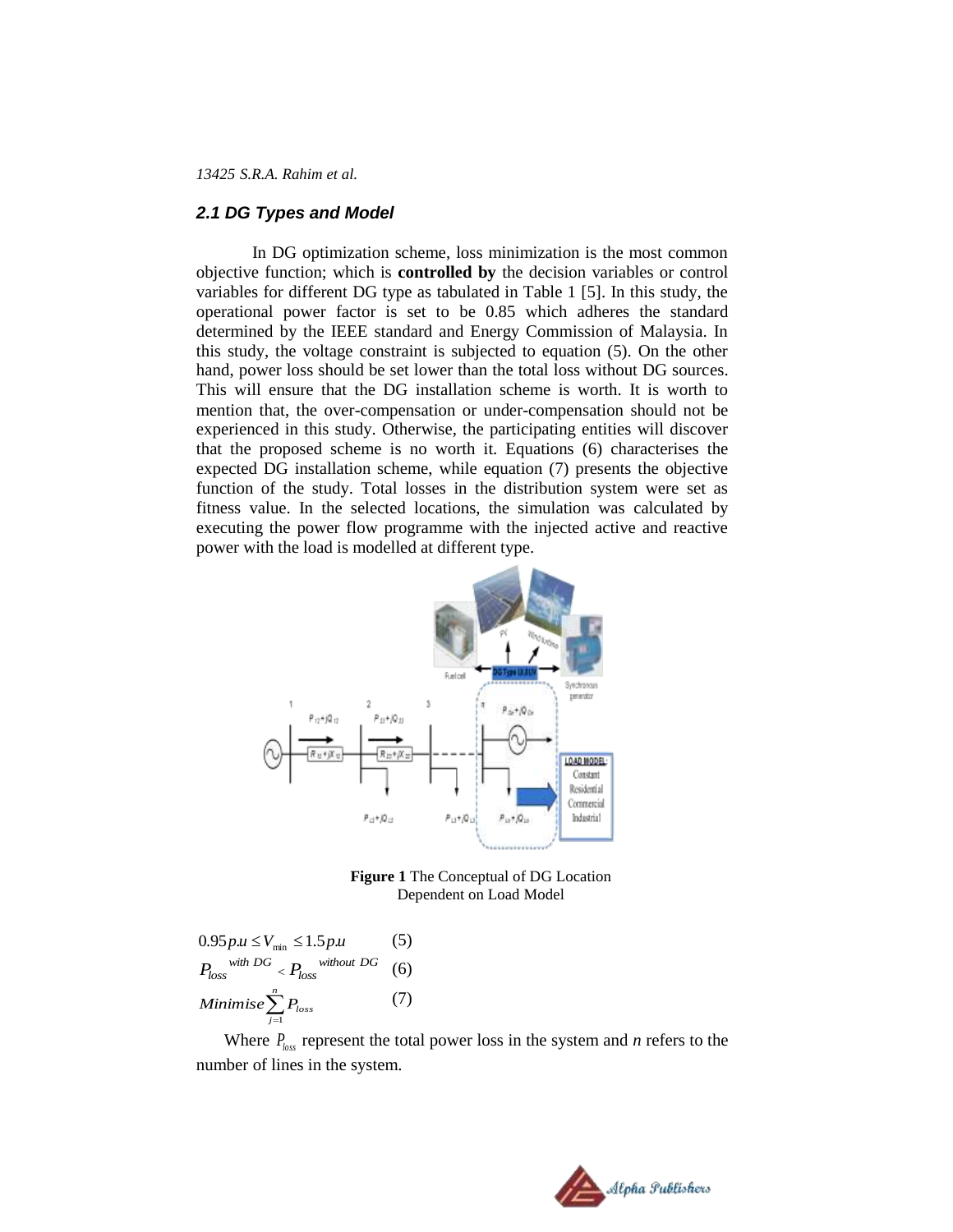|           | <b>Table 1 DG</b> Type and the Variables in DG Modeling for |
|-----------|-------------------------------------------------------------|
|           | <b>Optimisation Process</b>                                 |
| DG Type   | DG Modelling                                                |
| Type I:   | $x_i = P_g(MW)$                                             |
|           | $x_i$ = random number                                       |
| Type II:  | $x_i = O_g(MW)$                                             |
|           | $x_i$ = random number                                       |
| Type III: | $x_i = P_g(MW)$                                             |
|           | $x_i$ = random number                                       |
|           | $Q_g = P_g \times \tan^{-1} \theta(MVAr)$                   |
| Type IV:  | $x_i = P_g(MW)$                                             |
|           | $x_i$ = random number                                       |
|           | $Q_g = -(P_g \times \tan^{-1} \theta)(M V A r)$             |

### *2.2 Distributed Generation Load Model*

Loss minimization scheme has been the most popular scheme in power system study; involving the sitting and sizing of DG under different load models [6]. However, this paper focuses on the proposed clustering technique for the different load model by considering the different DG type. The conducted study focussed on the effect of DG installation subject to changes in load model. Static load model can be characterised by voltage dependent load model. In this model, the load power is characterised by the voltage dependency which increases exponentially based voltage factor. Equations (8) and (9) represent this phenomenon.

$$
P_L = P_{oi} V_i^{\alpha}
$$
  
\n
$$
Q_L = Q_{oi} V_i^{\beta}
$$
 (8)

Where  $P_L$  and  $Q_L$  are the real and reactive power load at node *i*,  $P_{oi}$  and  $Q_{oi}$  are active and reactive power at nominal voltage,  $V$  is the voltage magnitude at a load *i. m* and *n* are active and reactive power exponents, respectively. Real and reactive power exponents for commercial, residential, and industrial loads used in the present work are indicated in [7]. Four different models based on the type of load model are used for validation process. This will ensure that the proposed technique will be able to produce results as expected.

### **3 Integrated Clustering Development and EMEFA Technique for DG Planning**

The integrated clustering technique was performed to obtain the suitable location for DG planning. Cluster is formed based on the list of DG in the

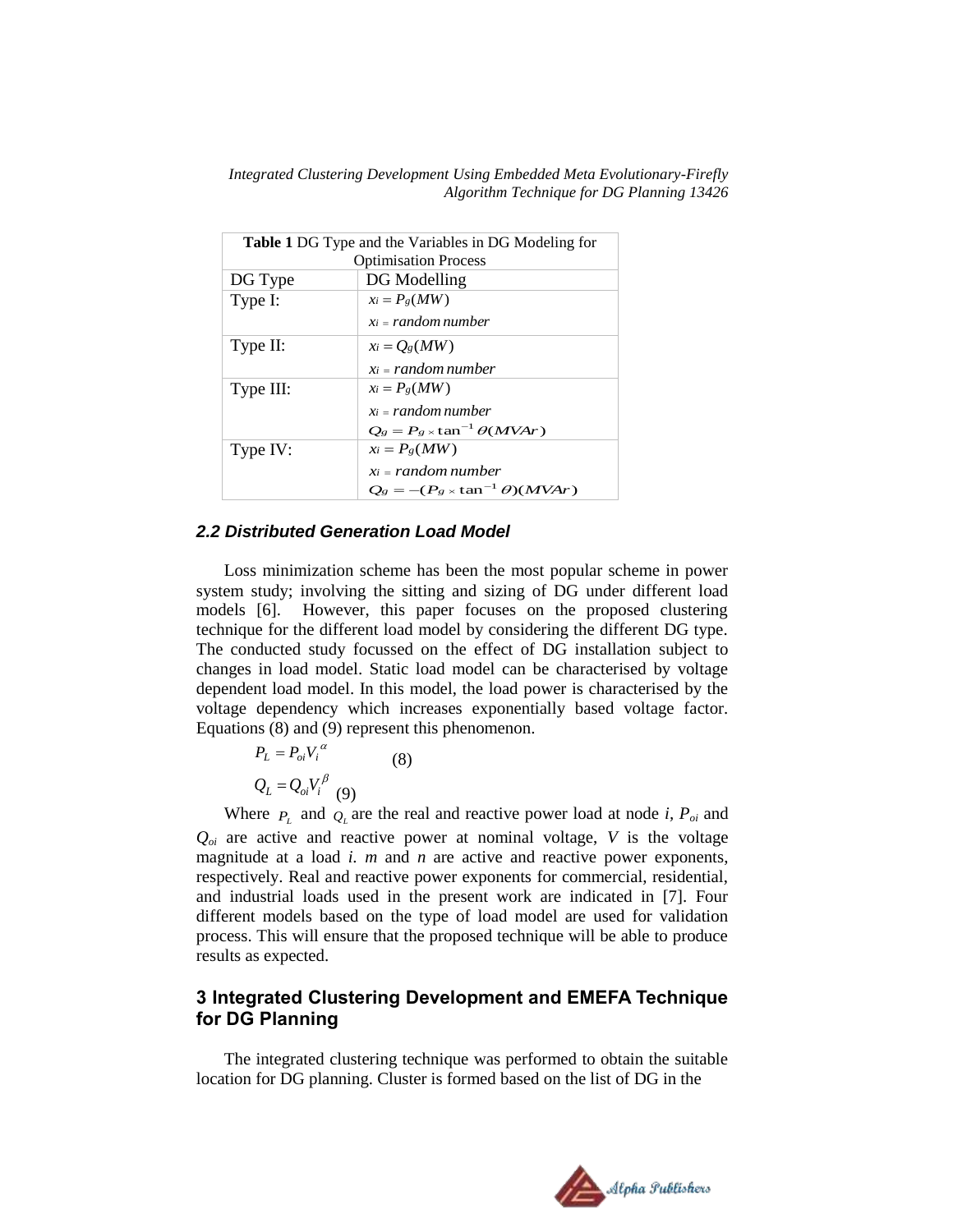group of mixture of buses. It is an exploratory method to help us comprehend the amassing structure of the information and data [7]. Load flow study was initially executed at base case. Cluster was subsequently identified by grouping the participating buses being sorted in accordance with the low voltage profile rank. The clustering technique was performed by identifying the group of DG location. The EMEFA technique has been carried out with the objective function of minimizing total losses, taking into consideration the type of DG in the system. The hybrid optimization is expected to enhance the performance, robustness, efficiency, while in turn reducing the computational time when combined them together. Figure 2 and 3 presents the flowchart for the proposed EMEFA based integrated clustering technique and EMEFA Based Approach for Ranking Identification. The outputs from this stage are consequently made use for clustering process of DG. The result in this study will be compared with the ranking identification technique [8] to ensure the capability of this technique and as a benchmark on the DG installation concept. The flowchart of Ranking Identification technique for DG planning is shown in Figure 4. The comparative study for both test systems is summarized in Table 2 using the proposed integrated developments in clusters and EMEFA technology and ranking identity techniques.

|                 | IEEE 33 - Bus Test System |             | IEEE 69 - Bus Test System                 |                 |             |
|-----------------|---------------------------|-------------|-------------------------------------------|-----------------|-------------|
| Case<br>Study   | Scenario                  |             | Case<br>Study                             | Scenario        |             |
|                 | $I-1000$                  | Constant    |                                           | $I-1000$        | Constant    |
| A33             | $I-0100$                  | Industrial  | E69                                       | $I-0100$        | Industrial  |
| DG<br>Type I    | $I-0010$                  | Residential | DG Type<br>I                              | $I-0010$        | Residential |
|                 | $I-0001$                  | Commercial  |                                           | $I-0001$        | Commercial  |
|                 | $II-1000$                 | Constant    |                                           | $II-1000$       | Constant    |
| <b>B33</b>      | II-0100                   | Industrial  | F <sub>69</sub><br>DG Type<br>$_{\rm II}$ | II-0100         | Industrial  |
| DG<br>Type II   | $II-0010$                 | Residential |                                           | $II-0010$       | Residential |
|                 | $II-0001$                 | Commercial  |                                           | $II-0001$       | Commercial  |
| C <sub>33</sub> | <b>III-1000</b>           | Constant    |                                           | <b>III-1000</b> | Constant    |
| DG              | <b>III-0100</b>           | Industrial  | G69                                       | <b>III-0100</b> | Industrial  |
| Type            | <b>III-0010</b>           | Residential | DG Type<br>Ш                              | <b>III-0010</b> | Residential |
| Ш               | III-0001                  | Commercial  |                                           | <b>III-0001</b> | Commercial  |
| D33             | <b>IV-1000</b>            | Constant    |                                           | <b>IV-1000</b>  | Constant    |
| DG              | IV-0100                   | Industrial  | H <sub>69</sub>                           | <b>IV-0100</b>  | Industrial  |
| Type            | IV-0010                   | Residential | DG Type<br>IV                             | IV-0010         | Residential |
| IV              | <b>IV-0001</b>            | Commercial  |                                           | <b>IV-0001</b>  | Commercial  |

**Table 2** Case Study for Integrated Clustering Development and EMEFA Technique

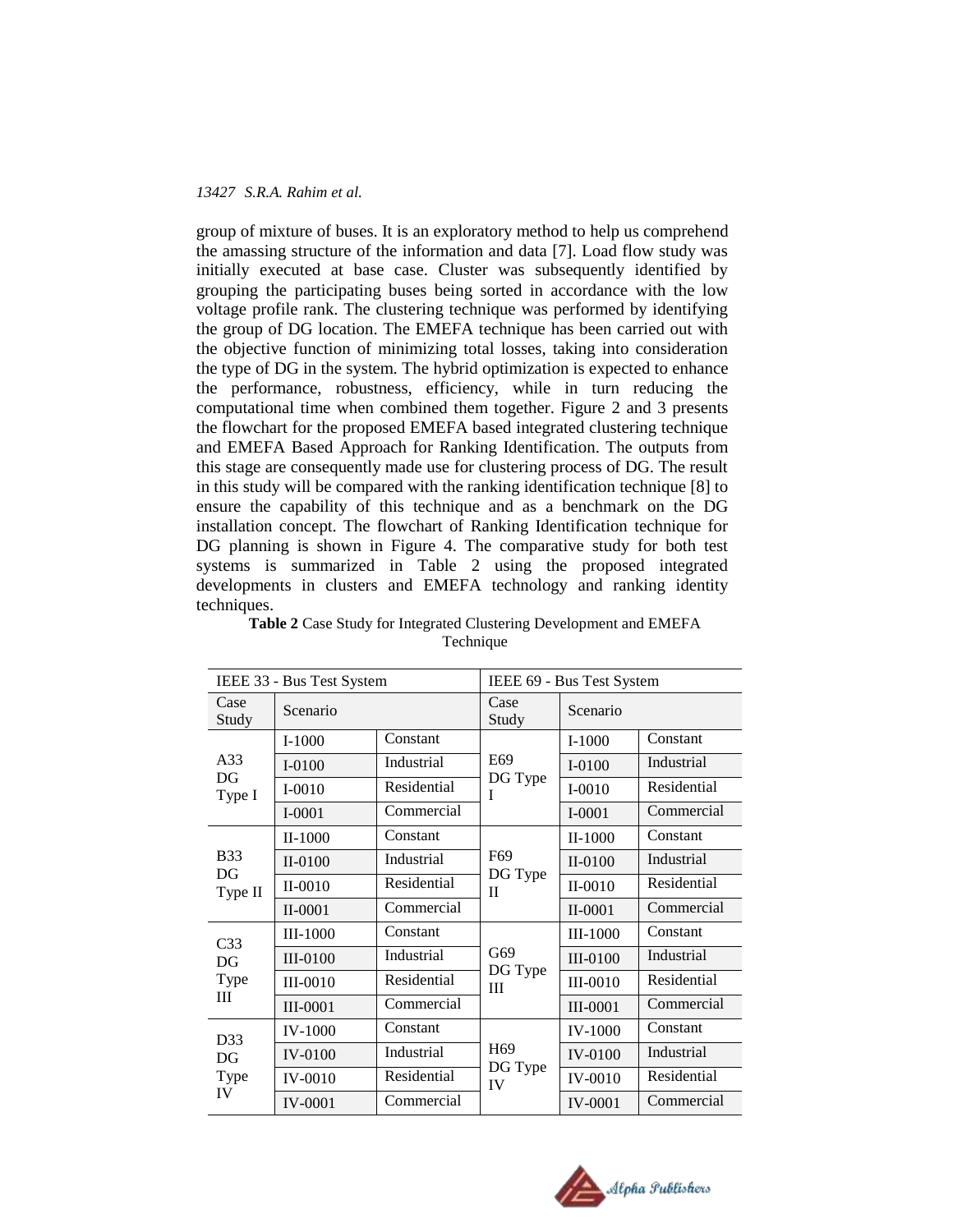*Integrated Clustering Development Using Embedded Meta Evolutionary-Firefly Algorithm Technique for DG Planning 13428*



**Figure 2** Flowchart for the proposed EMEFA Based Integrated Clustering Technique

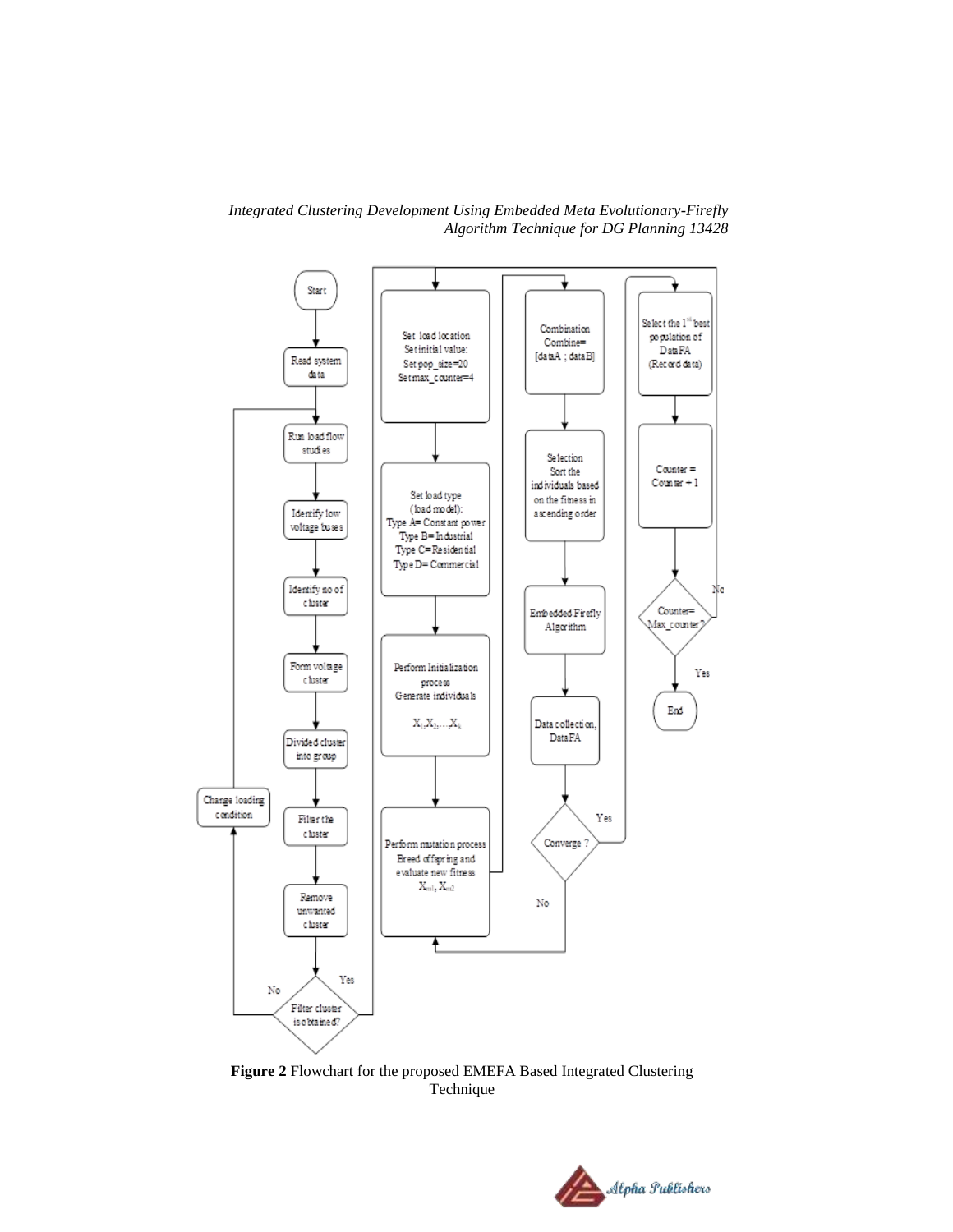*13429 S.R.A. Rahim et al.*



**Figure 3** EMEFA Based Approach for Ranking Identification [20]

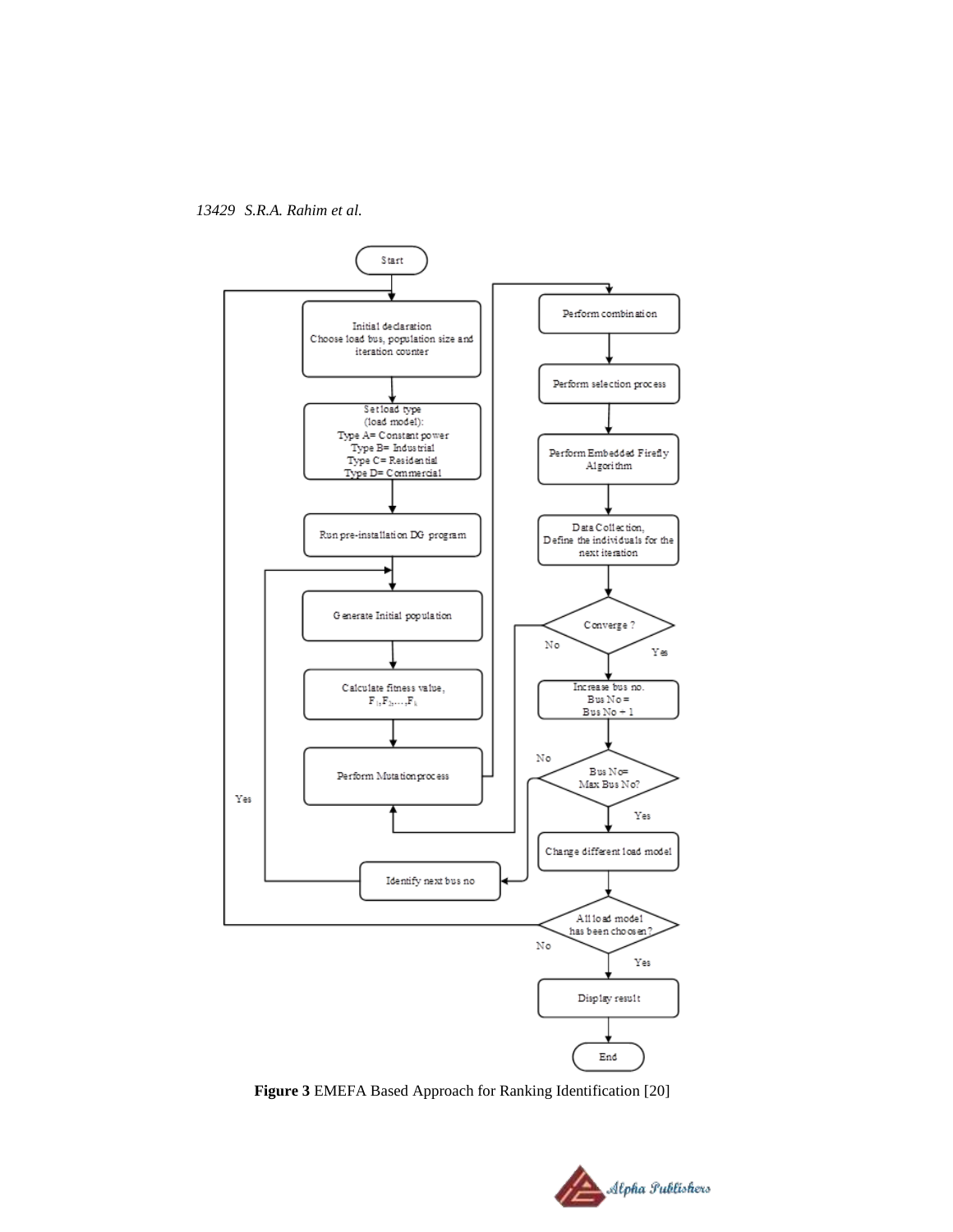### **4 Results and Discussion**

Comparative study was conducted between the developed Ranking Identification and integrated clustering development and EMEFA technique in terms of DG placement and the computational time. It was found that the developed program is able to decrease the computational time with accurate DG location and planning for different DG types and load models. In this section, the effect of the loading model on single objective implementation with regard to loss reduction before the DG installation was discussed. The result was compared between the developed Ranking Identification [8]-[9] and integrated clustering development using EMEFA technique in terms of DG location, DG capacity, total losses and computational time.

For scenario I-1000, the ranking identification gives location at bus 25. In Scenario I-1000, type 1 with constant load is considered. The table tabulates the top five locations for DGs installation namely buses 25, 26, 27, 28 and 29. In scenario I-0100, similar process was conducted. For this scenario, buses 30, 25, 26, 29 and 27 are identified as the top five buses for DGs installation. The result for scenario 3 is denoted as I-0010. Buses of bus 30, 25, 26, 27 and 29 are the top five buses sorted in accordance with the system losses. The identification for location of DG was also conducted for scenario I-0001. Buses 30, 25, 26, 27 and 29 are the top five buses to achieve low system losses.

|     |            | <b>Table 3</b> Comparative Study on Different Technique and Case Studies (IEEE 33-Bus) |                 |                              |  |
|-----|------------|----------------------------------------------------------------------------------------|-----------------|------------------------------|--|
|     | Scenario   | Technique                                                                              |                 |                              |  |
|     |            |                                                                                        | Ranking         | <b>Integrated Clustering</b> |  |
|     |            |                                                                                        | Identification  | Development                  |  |
|     |            |                                                                                        | Case Study A33  |                              |  |
| A33 | $I-1000$   | DG Location:                                                                           | 25              | 29                           |  |
|     |            | DG Capacity:                                                                           | 2.2076MW        | 1.4785MW                     |  |
|     |            | <b>Total Losses:</b>                                                                   | 0.0970MW,0.0704 | 0.1005MW,0.0705MV            |  |
|     |            | Computational                                                                          | <b>MVAR</b>     | AR                           |  |
|     |            | Time:                                                                                  | 126.4808s       | 28.7844s                     |  |
|     | $I-0100$   | DG Location:                                                                           | 30              | 30                           |  |
|     |            | DG Capacity:                                                                           | 1.3690MW        | 1.3730MW                     |  |
|     |            | <b>Total Losses:</b>                                                                   | 0.0767MW,       | 0.0767MW,                    |  |
|     |            | Computational                                                                          | 0.0543MVAR      | 0.0543MVAR                   |  |
|     |            | Time:                                                                                  | 107.2109s       | 25.7898s                     |  |
|     | $I - 0010$ | DG Location:                                                                           | 30              | 30                           |  |
|     |            | DG Capacity:                                                                           | 1.3586MW        | 1.3616MW                     |  |
|     |            | <b>Total Losses:</b>                                                                   | 0.0816MW,       | $0.0816MW$ ,                 |  |
|     |            | Computational                                                                          | 0.0575MVAR      | 0.0575MVAR                   |  |
|     |            | Time:                                                                                  | 100.9767s       | 24.6353s                     |  |
|     | $I - 0001$ | DG Location:                                                                           | 30              | 30                           |  |
|     |            | DG Capacity:                                                                           | 1.3440MW        | 1.3556MW                     |  |
|     |            | <b>Total Losses:</b>                                                                   | 0.0837MW,       | 0.0837MW,                    |  |
|     |            | Computational                                                                          | 0.589MVAR       | 0.590MVAR                    |  |
|     |            | Time:                                                                                  | 152.0264s       | 28.8820s                     |  |

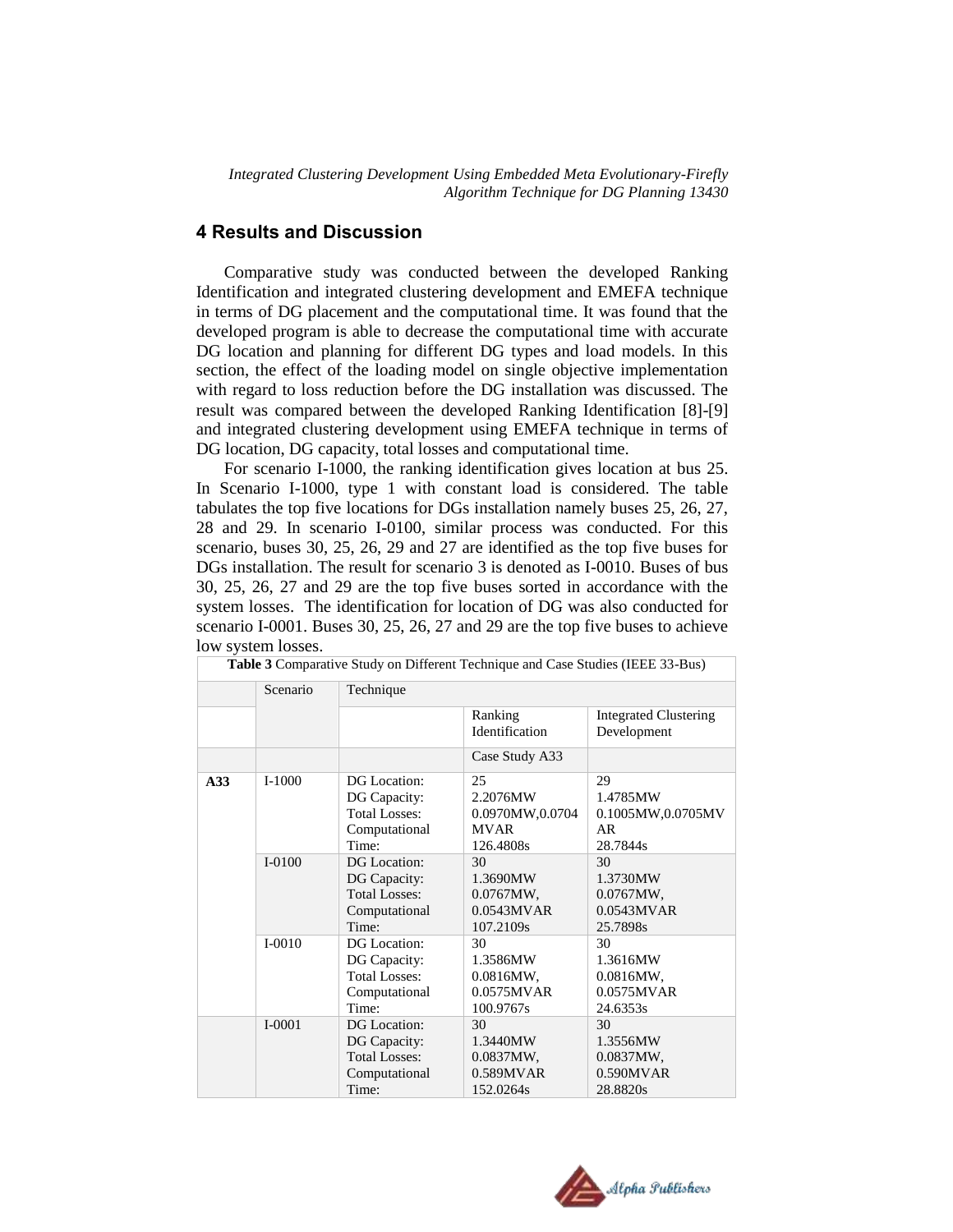*13431 S.R.A. Rahim et al.*

|             | Case Study B33 |                                                                                |                                                       |                                                               |
|-------------|----------------|--------------------------------------------------------------------------------|-------------------------------------------------------|---------------------------------------------------------------|
| <b>B</b> 33 | $II-1000$      | DG Location:<br>DG Capacity:<br><b>Total Losses:</b><br>Computational<br>Time: | 30<br>1.1862MVAR<br>0.1190MW, 0.0783MVAR<br>118.1116s | 30<br>1.1884MVAR<br>0.1190MW,<br>0.0783MVAR<br>37.4409s       |
|             | $II-0100$      | DG Location:<br>DG Capacity:<br><b>Total Losses:</b><br>Computational<br>Time: | 30<br>0.8513MVAR<br>0.1185MW, 0.0781MVAR<br>110.3551s | 30<br>$0.8260$ MVAR<br>$0.1184MW$ ,<br>0.0780MVAR<br>34.8789s |
|             | $II-0010$      | DG Location:<br>DG Capacity:<br><b>Total Losses:</b><br>Computational<br>Time: | 30<br>0.9136MVAR<br>0.1164MW, 0.0767MVAR<br>125.3412s | 30<br>0.9071MVAR<br>$0.1164MW$ ,<br>0.0767MVAR<br>33.2713s    |
|             | $II-0001$      | DG Location:<br>DG Capacity:<br><b>Total Losses:</b><br>Computational<br>Time: | 30<br>0.9328MVAR<br>0.1150MW, 0.0758MVAR<br>120.9144s | 30<br>0.9415MVAR<br>$0.115MW$ ,<br>0.0758MVAR<br>27.2681s     |

|  |  |  | Table 3 Comparative Study on Different Technique and Case Studies (IEEE 33-Bus) |
|--|--|--|---------------------------------------------------------------------------------|
|--|--|--|---------------------------------------------------------------------------------|

(Cont…)

|                 | Scenar          | Technique                                                             |                                                         |                                                          |
|-----------------|-----------------|-----------------------------------------------------------------------|---------------------------------------------------------|----------------------------------------------------------|
|                 | 10 <sup>o</sup> |                                                                       | Ranking Identification                                  | <b>Integrated Clustering</b><br>Development              |
|                 | Case Study C33  |                                                                       |                                                         |                                                          |
| C <sub>33</sub> | III-1000        | DG Location:<br>DG Capacity:<br><b>Total Losses:</b>                  | 30<br>1.3386MW,<br>0.6780MVAR<br>0.0537MW,              | 30<br>1.3418MW,<br>0.6796MVAR<br>0.0537MW,               |
|                 |                 | Computational<br>Time:                                                | 0.0403MVAR<br>136.5301s                                 | 0.0403MVAR<br>49.0513s                                   |
|                 | $III-0100$      | DG Location:<br>DG Capacity:                                          | 30<br>1.3353MW<br>0.6764MVAR                            | 30<br>1.3388MW,<br>0.6781MVAR                            |
|                 |                 | <b>Total Losses:</b><br>Computational<br>Time:                        | 0.0537MW,0.0402MV<br>AR.<br>171.7971s                   | 0.0537MW,0.0403MV<br>AR<br>36.7004s                      |
|                 | $III-0010$      | DG Location:<br>DG Capacity:<br><b>Total Losses:</b><br>Computational | 30<br>1.3236MW<br>0.6704MVAR<br>0.0538MW.<br>0.0403MVAR | 30<br>1.3115MW,<br>0.6663MVAR<br>0.0537MW,<br>0.0403MVAR |
|                 |                 | Time:                                                                 | 187.0739s                                               | 57.6021s                                                 |
|                 | $III -$<br>0001 | DG Location:<br>DG Capacity:<br><b>Total Losses:</b>                  | 30<br>1.3026MW<br>0.6597MVAR                            | 30<br>1.3030MW,<br>$0.6600$ MVAR                         |
|                 |                 | Computational<br>Time:                                                | 0.0537MW,<br>$0.0402$ MVAR<br>176.8713s                 | 0.0537MW,<br>$0.0403$ MVAR<br>57.6724s                   |

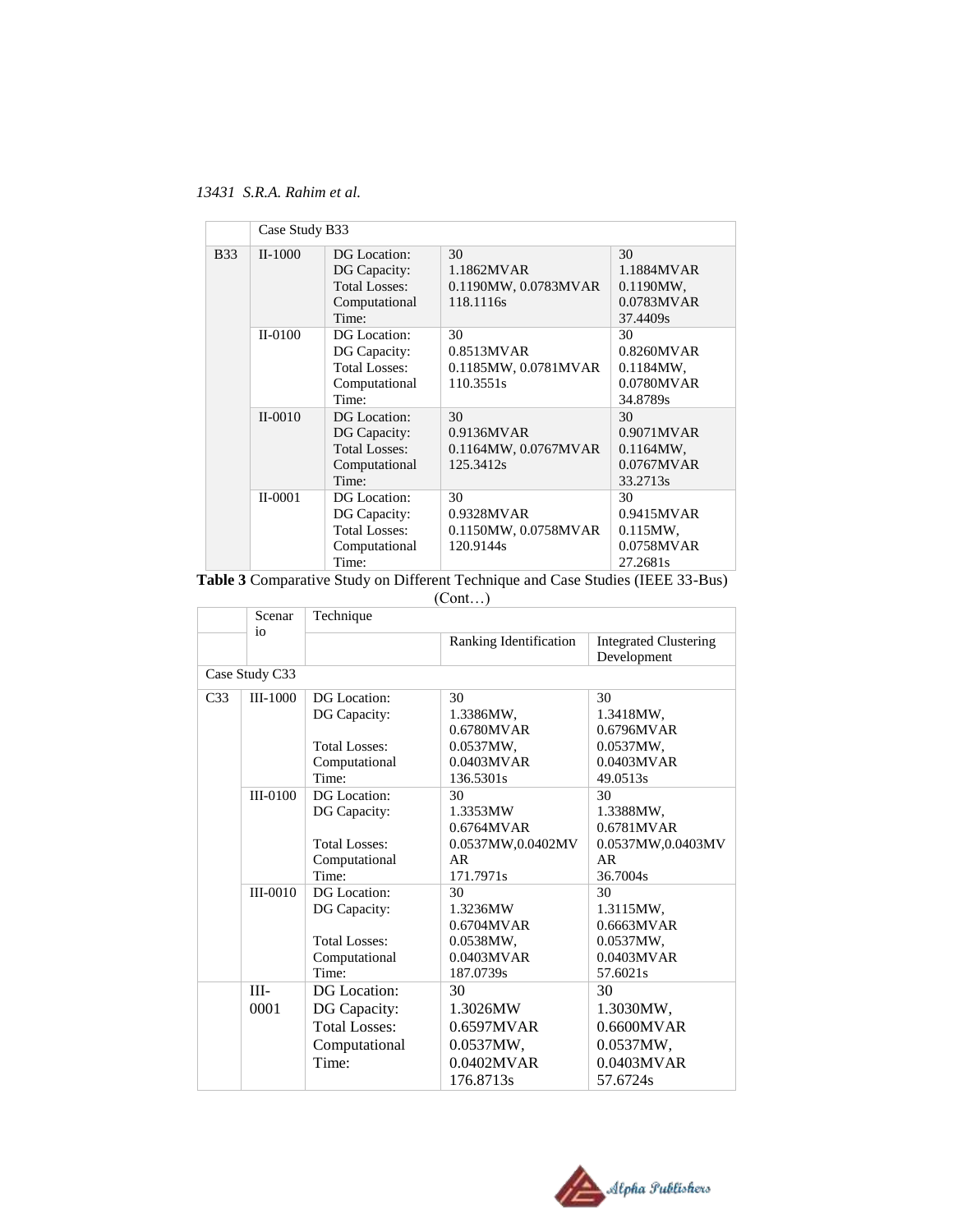*Integrated Clustering Development Using Embedded Meta Evolutionary-Firefly Algorithm Technique for DG Planning 13432*

|            | <b>Case Study B33</b> |                      |               |                      |
|------------|-----------------------|----------------------|---------------|----------------------|
| <b>B33</b> | $II-1000$             | DG Location:         | 30            | 30                   |
|            |                       | DG Capacity:         | 1.1862MVAR    | 1.1884MVAR           |
|            |                       | <b>Total Losses:</b> | $0.1190MW$ ,  | $0.1190MW$ ,         |
|            |                       | Computational        | 0.0783MVAR    | 0.0783MVAR           |
|            |                       | Time:                | 118.1116s     | 37.4409s             |
|            | $II-0100$             | DG Location:         | 30            | 30                   |
|            |                       | DG Capacity:         | 0.8513MVAR    | $0.8260$ MVAR        |
|            |                       | <b>Total Losses:</b> | $0.1185MW$ ,  | $0.1184MW$ ,         |
|            |                       | Computational        | $0.0781$ MVAR | 0.0780MVAR           |
|            |                       | Time:                | 110.3551s     | 34.8789s             |
|            | $II-0010$             | DG Location:         | 30            | 30                   |
|            |                       | DG Capacity:         | 0.9136MVAR    | 0.9071MVAR           |
|            |                       | <b>Total Losses:</b> | $0.1164MW$ ,  | $0.1164MW$ ,         |
|            |                       | Computational        | $0.0767$ MVAR | $0.0767$ MVAR        |
|            |                       | Time:                | 125.3412s     | 33.2713 <sub>s</sub> |
|            | $II-0001$             | DG Location:         | 30            | 30                   |
|            |                       | DG Capacity:         | 0.9328MVAR    | 0.9415MVAR           |
|            |                       | <b>Total Losses:</b> | 0.1150MW,     | $0.115MW$ ,          |
|            |                       | Computational        | 0.0758MVAR    | 0.0758MVAR           |
|            |                       | Time:                | 120.9144s     | 27.2681s             |

The results for clustering technique exhibit the suitable locations are bus 29,30,31,32 and 33 with the lowest total loss value of 0.1005 MW with DG being placed at bus 29. The optimised DG values resulted in this study are the most suitable size at the optimal DG locations. For DG installed at bus 29, the optimal DG size is 1.4785 MW as summarized in the Table 3. This is acceptable since the difference of location of these two buses are within the acceptable top 10 voltage ranking [8]. For the purpose of performance assessment, the total losses for the base case were calculated without DG. The result for IEEE 33-Bus and IEEE 69-Bus are tabulated in Table 3 and Table 4, respectively. Model 1, 2, 3 and 4 represent the conventional categorisation of loads termed as the constant load, industrial load, residential load, and commercial load respectively. This is acceptable since the difference of location of these two buses are within the acceptable top 10 voltage ranking. Similar attempt was performed in the effort to investigate the effectiveness of the proposed approach, the total losses for the base case were calculated without DG. The result for the IEEE 33-Bus and IEEE 69- Bus are tabulated in Table 3 and Table 4.

Model 1, 2, 3 and 4 represent as constant load, industrial load, residential load, and commercial load respectively. From Table 3, constant load exhibits higher total loss value in both categories i.e the power in Watts and VAR. This can be caused by the nature of the load where no load increment is subjected to the system. Apparently model 4 (commercial load) falls as

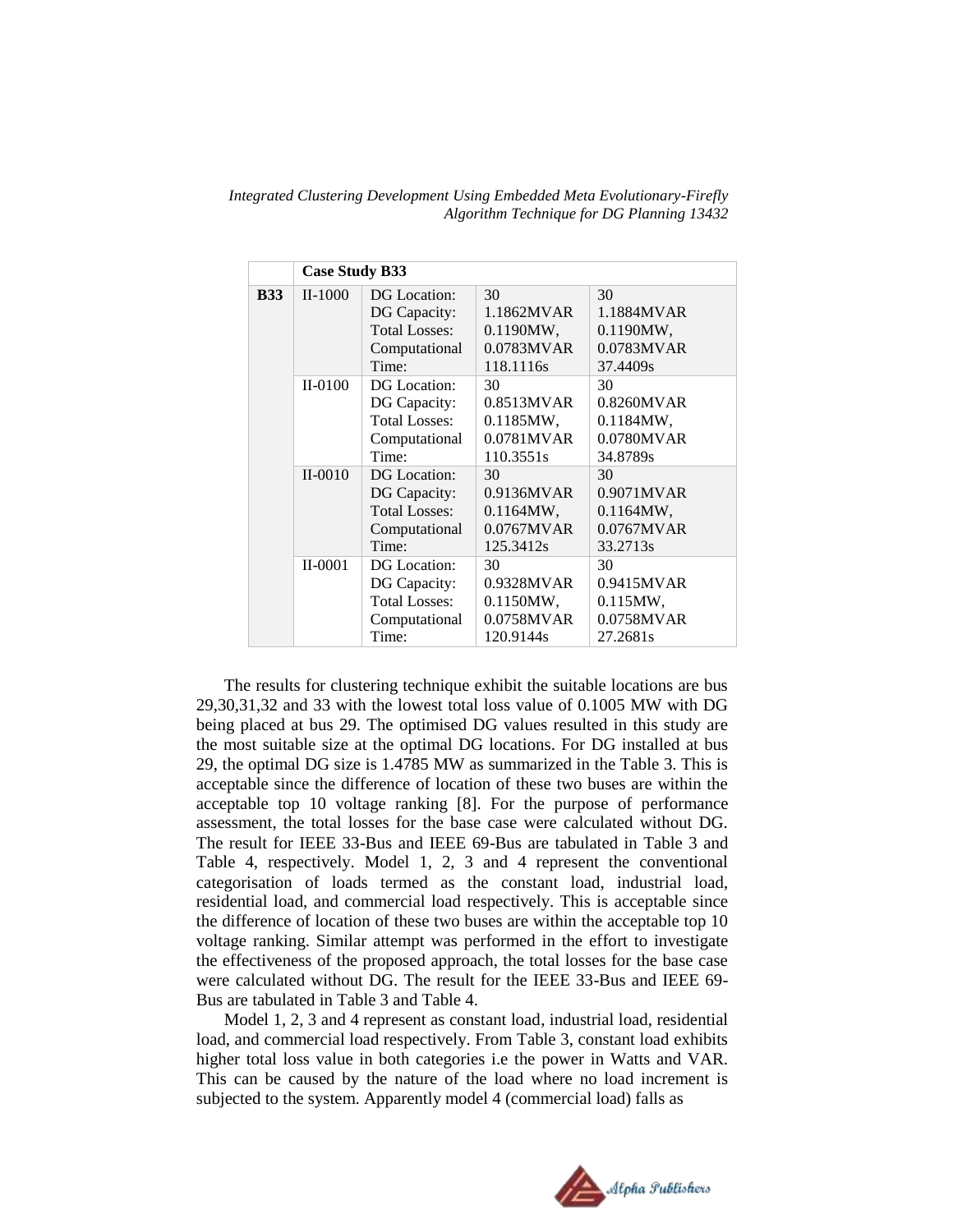the second load model which dissipates higher loss. Nevertheless, the result shows the value for  $P_{loss}$  and  $Q_{loss}$  are almost close each other regardless of load models.

| Table 4 Comparative Study on Different Technique and Case Studies (IEEE 33-Bus) |  |  |  |  |  |  |
|---------------------------------------------------------------------------------|--|--|--|--|--|--|
|---------------------------------------------------------------------------------|--|--|--|--|--|--|

| 0.7377MVAR |
|------------|
|            |
| 0.0679MVAR |
|            |
|            |
|            |
|            |
|            |
|            |
|            |
|            |
|            |
|            |
|            |
|            |

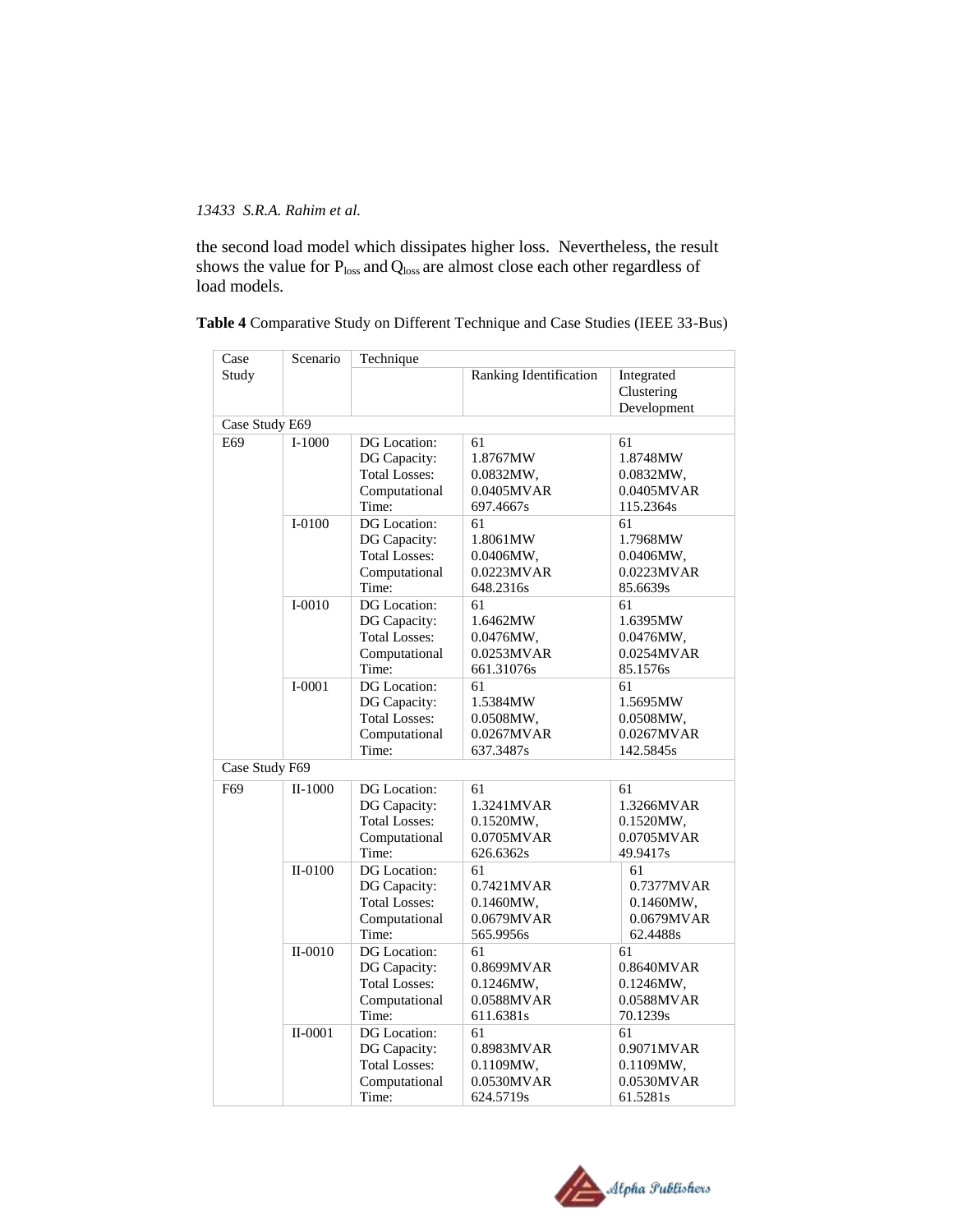| Case      | Scenar             | Technique                                                                      |                                                          |                                                         |
|-----------|--------------------|--------------------------------------------------------------------------------|----------------------------------------------------------|---------------------------------------------------------|
| Stud<br>y | io                 |                                                                                | Ranking<br>Identification                                | <b>Integrated Clustering</b><br>Development             |
|           | Case Study E69     |                                                                                |                                                          |                                                         |
| E69       | $I-1000$           | DG Location:<br>DG Capacity:<br><b>Total Losses:</b><br>Computational<br>Time: | 61<br>1.8767MW<br>0.0832MW,<br>0.0405MVAR<br>697.4667s   | 61<br>1.8748MW<br>0.0832MW,<br>0.0405MVAR<br>115.2364s  |
|           | $I-0100$           | DG Location:<br>DG Capacity:<br><b>Total Losses:</b><br>Computational<br>Time: | 61<br>1.8061MW<br>0.0406MW,<br>0.0223MVAR<br>648.2316s   | 61<br>1.7968MW<br>0.0406MW,<br>0.0223MVAR<br>85.6639s   |
|           | $I-0010$           | DG Location:<br>DG Capacity:<br><b>Total Losses:</b><br>Computational<br>Time: | 61<br>1.6462MW<br>0.0476MW,<br>0.0253MVAR<br>661.31076s  | 61<br>1.6395MW<br>0.0476MW,<br>0.0254MVAR<br>85.1576s   |
|           | $I-0001$           | DG Location:<br>DG Capacity:<br><b>Total Losses:</b><br>Computational<br>Time: | 61<br>1.5384MW<br>0.0508MW,<br>0.0267MVAR<br>637.3487s   | 61<br>1.5695MW<br>0.0508MW,<br>0.0267MVAR<br>142.5845s  |
|           | Case Study F69     |                                                                                |                                                          |                                                         |
| F69       | $II-$<br>1000      | DG Location:<br>DG Capacity:<br><b>Total Losses:</b><br>Computational<br>Time: | 61<br>1.3241MVAR<br>0.1520MW,<br>0.0705MVAR<br>626.6362s | 61<br>1.3266MVAR<br>0.1520MW,<br>0.0705MVAR<br>49.9417s |
|           | $II-$<br>0100      | DG Location:<br>DG Capacity:<br><b>Total Losses:</b><br>Computational<br>Time: | 61<br>0.7421MVAR<br>0.1460MW,<br>0.0679MVAR<br>565.9956s | 61<br>0.7377MVAR<br>0.1460MW,<br>0.0679MVAR<br>62.4488s |
|           | $II-$<br>0010      | DG Location:<br>DG Capacity:<br><b>Total Losses:</b><br>Computational<br>Time: | 61<br>0.8699MVAR<br>0.1246MW,<br>0.0588MVAR<br>611.6381s | 61<br>0.8640MVAR<br>0.1246MW,<br>0.0588MVAR<br>70.1239s |
|           | $\rm II$ -<br>0001 | DG Location:<br>DG Capacity:<br><b>Total Losses:</b><br>Computational<br>Time: | 61<br>0.8983MVAR<br>0.1109MW,<br>0.0530MVAR<br>624.5719s | 61<br>0.9071MVAR<br>0.1109MW,<br>0.0530MVAR<br>61.5281s |

*Integrated Clustering Development Using Embedded Meta Evolutionary-Firefly Algorithm Technique for DG Planning13434*

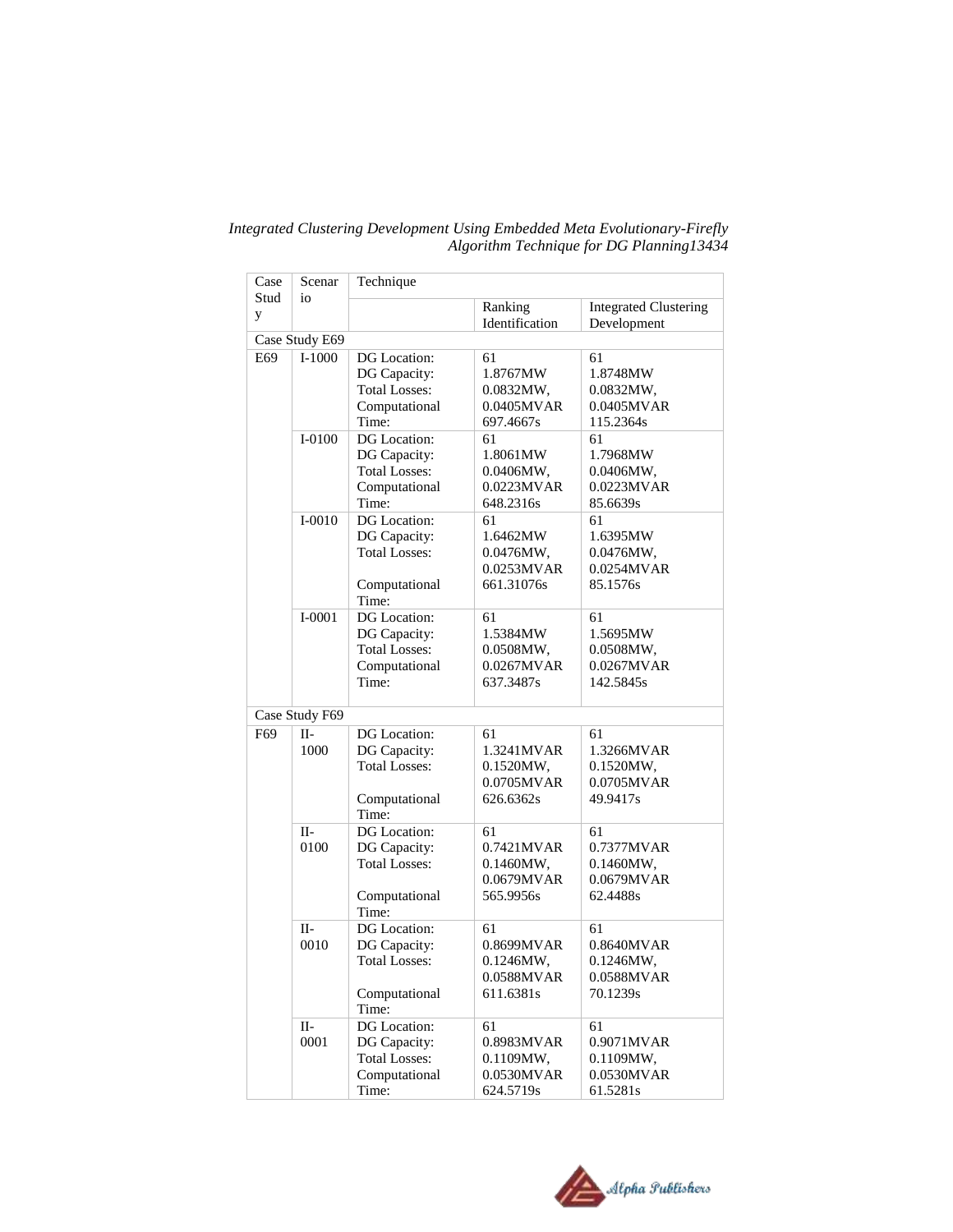*13435 S.R.A. Rahim et al.*

|                 | Ш-             | DG Location:           | 61                                                                      | 61                           |
|-----------------|----------------|------------------------|-------------------------------------------------------------------------|------------------------------|
| G69             |                |                        |                                                                         |                              |
|                 | 1000           | DG Capacity:           | 1.8399MW, 0.9320MVAR                                                    | 1.8367MW,                    |
|                 |                | <b>Total Losses:</b>   | 0.0232MW, 0.0144MVAR                                                    | 0.9303MVAR                   |
|                 |                | Computational          | 866.8819s                                                               | 0.0232MW,                    |
|                 |                | Time:                  |                                                                         | 0.0144MVAR                   |
|                 |                |                        |                                                                         | 152.6264s                    |
|                 | $III -$        | DG Location:           | 61                                                                      | 61                           |
|                 | 0100           | DG Capacity:           | 1.7961MW, 0.9098MVAR                                                    | 1.7966MW,                    |
|                 |                |                        |                                                                         |                              |
|                 |                | <b>Total Losses:</b>   | 0.0232MW, 0.0144MVAR                                                    | 0.9100MVAR                   |
|                 |                | Computational          | 796.9180s                                                               | 0.0232MW,                    |
|                 |                | Time:                  |                                                                         | 0.0144MVAR                   |
|                 |                |                        |                                                                         | 177.8994s                    |
|                 | Ш-             | DG Location:           | 61                                                                      | 61                           |
|                 | 0010           | DG Capacity:           | 1.6514MW, 0.8365MVAR                                                    | 1.6433MW,                    |
|                 |                | <b>Total Losses:</b>   | 0.0232MW, 0.0144MVAR                                                    | 0.8323MVAR                   |
|                 |                | Computational          | 821.1243s                                                               | 0.0232MW,                    |
|                 |                |                        |                                                                         |                              |
|                 |                | Time:                  |                                                                         | 0.0144MVAR                   |
|                 |                |                        |                                                                         | 152.1524s                    |
|                 | $III -$        | DG Location:           | 61                                                                      | 61                           |
|                 | 0001           | DG Capacity:           | 1.5356MW, 0.7778MVAR                                                    | 1.5358MW,                    |
|                 |                | <b>Total Losses:</b>   | 0.0232MW,                                                               | 0.7779MVAR                   |
|                 |                |                        | 0.0144MVAR                                                              | 0.0232MW,                    |
|                 |                | Computational          | 774.2687s                                                               | 0.0144MVAR                   |
|                 |                | Time:                  |                                                                         | 182.6403s                    |
|                 |                |                        | Table 4 Comparative Study Based on Different Technique and Case Studies |                              |
|                 |                | $(IEEE 69-Bus) (Cont)$ |                                                                         |                              |
| Case            | Scenario       | Technique              |                                                                         |                              |
| Study           |                |                        |                                                                         |                              |
|                 |                |                        | Ranking Identification                                                  | <b>Integrated Clustering</b> |
|                 |                |                        |                                                                         |                              |
|                 |                |                        |                                                                         | Development                  |
|                 | Case Study H69 |                        |                                                                         |                              |
|                 | IV-            | DG Location:           | 61                                                                      | 61                           |
| H <sub>69</sub> | 1000           | DG Capacity:           | 1.8326MW                                                                | 1.8375MW                     |
|                 |                | <b>Total Losses:</b>   | $-0.9283MVAR$                                                           | $-0.9308MVAR$                |
|                 |                | Computational          | 0.0232MW                                                                | 0.0232MW                     |
|                 |                | Time:                  | 0.0144MVAR 851.4573s                                                    | 0.0144MVAR                   |
|                 |                |                        |                                                                         | 174.0700s                    |
|                 | IV-            | DG Location:           | 61                                                                      | 61                           |
|                 | 0100           | DG Capacity:           | 1.7943MW                                                                | 1.7928MW                     |
|                 |                | <b>Total Losses:</b>   | $-0.9089MVAR$                                                           | $-0.9081MVAR$                |
|                 |                |                        | 0.0232MW                                                                | 0.0232MW                     |
|                 |                | Computational          |                                                                         |                              |
|                 |                | Time:                  | 0.0144MVAR                                                              | 0.0144MVAR                   |
|                 |                |                        | 862.9201s                                                               | 165.9665s                    |
|                 | IV-            | DG Location:           | 61                                                                      | 61                           |
|                 | 0010           | DG Capacity:           | 1.6441MW                                                                | 1.6443MW                     |
|                 |                | <b>Total Losses:</b>   | -0.8328MVAR                                                             | $-0.8329MVAR$                |
|                 |                | Computational          | 0.0232MW                                                                | 0.0232MW                     |
|                 |                | Time:                  | 0.0144MVAR 780.8401s                                                    | 0.0144MVAR                   |
|                 |                |                        |                                                                         | 177.5260s                    |
|                 | IV-            | DG Location:           | 61                                                                      | 61                           |
|                 | 0001           | DG Capacity:           | 1.5402MW                                                                | 1.5355MW                     |
|                 |                | <b>Total Losses:</b>   | $-0.7802MVAR$                                                           | $-0.7778MVAR$                |
|                 |                | Computational          | 0.0232MW                                                                | 0.0232MW                     |
|                 |                | Time:                  | 0.0144MVAR<br>870.3487s                                                 | 0.0144MVAR<br>216.8659s      |

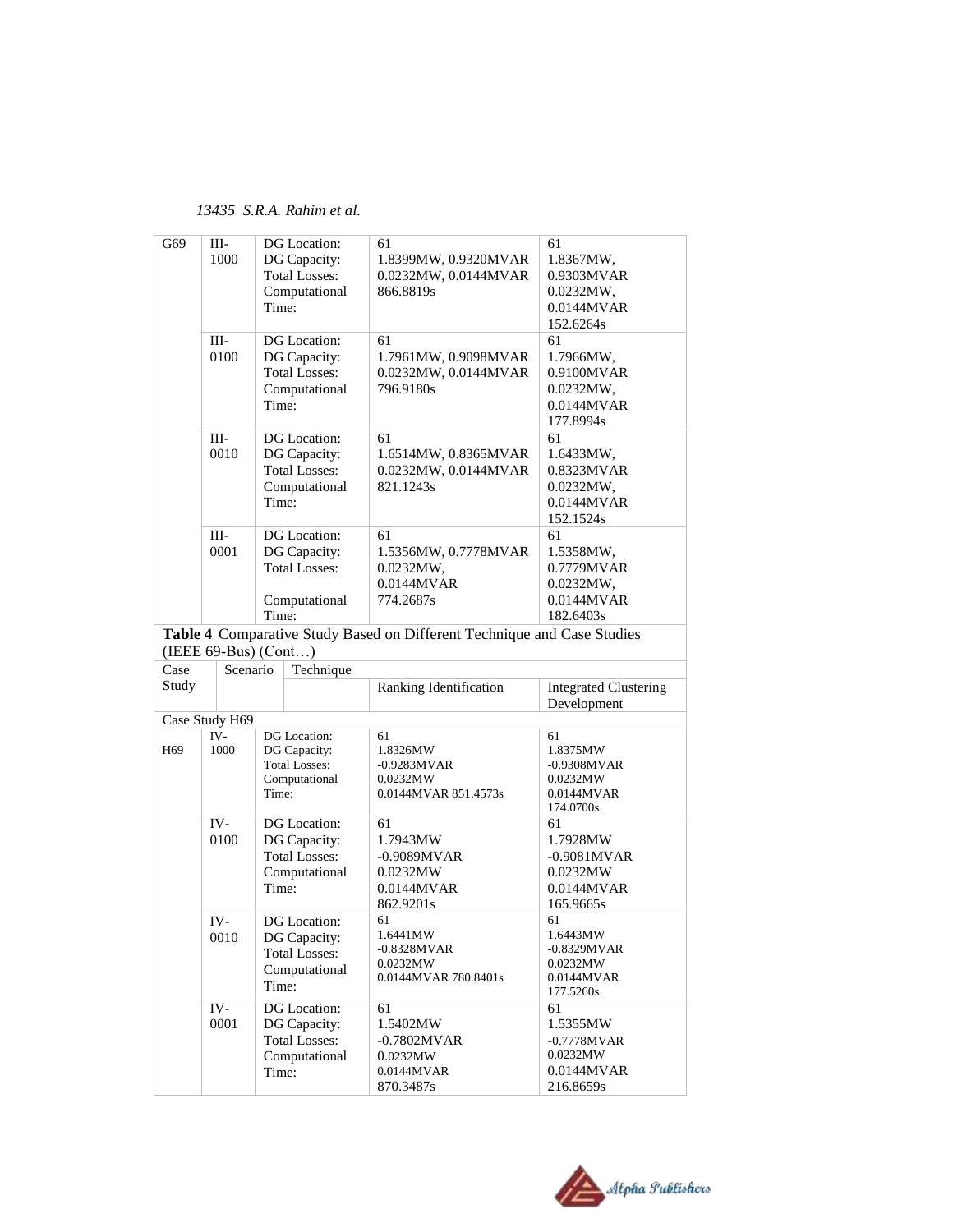The computational times or execution time is recorded for every simulation for both test systems (i.e. IEEE 33-bus and 69-bus RTS). In the realisation of addressing the merit of the study, the analysis was done by calculating the percentage of time reduction in the computational time. In Figure 5, the percentage of time reduction shows for different case study using the data from IEEE 33-Bus. The results show that the percentage of reduction is between 60% to 90% using the of integrated clustering development and EMEFA technique. For this test system, this approach managed to decrease the computational time. The achievable reduction is in between 70% to 90% as compared to the Ranking Identification technique. From the table, the results for total losses and DG capacity for all cases are comparable between proposed technique and ranking identification technique. This study has found that the proposed technique can minimise the computational time and reduce the burdensome on the optimisation method for DG planning. The DG capacities are within the range set earlier in the constraints. The proposed technique outperformed the Ranking Identification technique in most cases. The numerical values can be referred to the corresponding table.



**Figure 4** Percentage of Reduction for Computational Time Based on Different Technique and Case Study (IEEE 33-Bus)



**Figure 5** Percentage of Reduction for Computational Time Based on Different Technique and Case Study (IEEE 69-Bus)

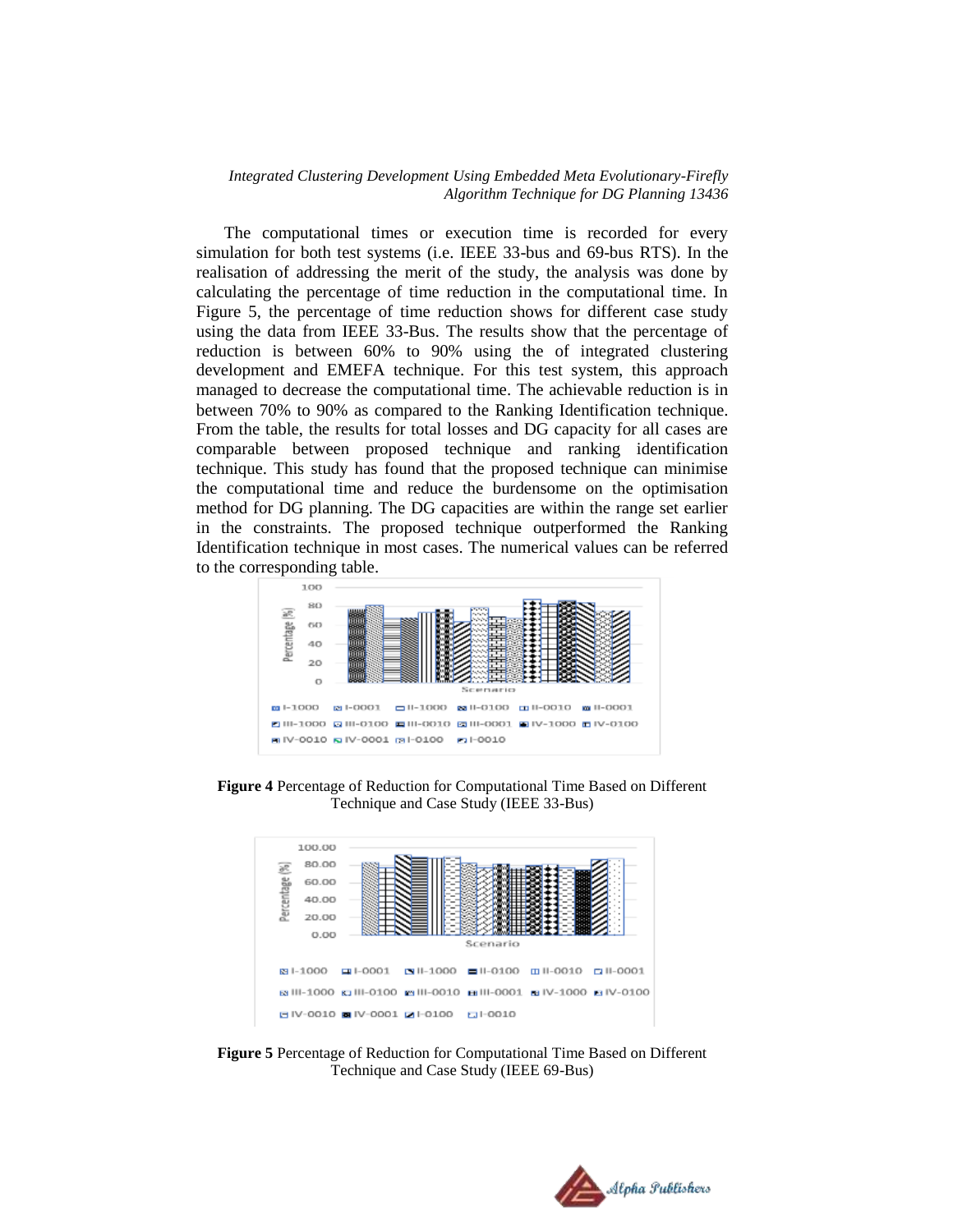### **5 Conclusion**

This paper has presented a rigorous study on the integrated clustering approach for DG planning in power system under several load models. Implementation of several reliability test system models has resulted that the proposed technique is worth for DG planning in power system. The proposed integrated clustering development and EMEFA technique managed to identify the optimal DG sizing under different DG type and load models. The aim of integrated clustering development and EMEFA technique is to minimise the computational time and the burden on the optimisation method for DG planning. This is also meant to reduce unnecessary DG installation for the whole system. The findings from the study are consequently employed in the clustering scheme of DG the power system planning in terms of economic and geographical consideration. Furthermore, the proposed techniques can be further explored for other power system application within considerable variation and alteration.

### **Acknowledgement**

The authors would like to acknowledge the support from the Fundamental Research Grant Scheme (FRGS) under a grant number of FRGS/1/2019/TK07/UNIMAP/02/9 from the Ministry of Education (MOE) Malaysia.

### **References**

- [1] E. Zio, M. Delfanti, L. Giorgi, V. Olivieri, and G. Sansavini, "Monte Carlo simulation-based probabilistic assessment of DG penetration in medium voltage distribution networks," International Journal of Electrical Power and Energy Systems, vol. 64, pp. 852–860, 2015.
- [2] F. G. Benítez-rios, G. Joya, M. Atencia, and F. Sandoval, "Optimization of Distributed Generation Penetration in Distributed Power Electric Systems," International Conference on Power Engineering, Energy and Electrical Drives, pp. 1–6, 2011.
- [3] P.-C. Chen, V. Malbasa, and M. Kezunovic, "Analysis of voltage stability issues with distributed generation penetration in distribution networks," 2013 North American Power Symposium (NAPS), pp. 1–6, 2013.
- [4] Q. Kang, T. Lan, Y. Yan, L. Wang, and Q. Wu, "Group search optimizer based optimal location and capacity of distributed generations," Neurocomputing, vol. 78, no. 1, pp. 55–63, 2012.
- [5] K. Qian, C. Zhou, M. Allan, and Y. Yuan, "Effect of load models on assessment of energy losses in distributed generation planning," International Journal of Electrical Power & Energy Systems, vol. 33, no. 6, pp. 1243–1250, 2011.

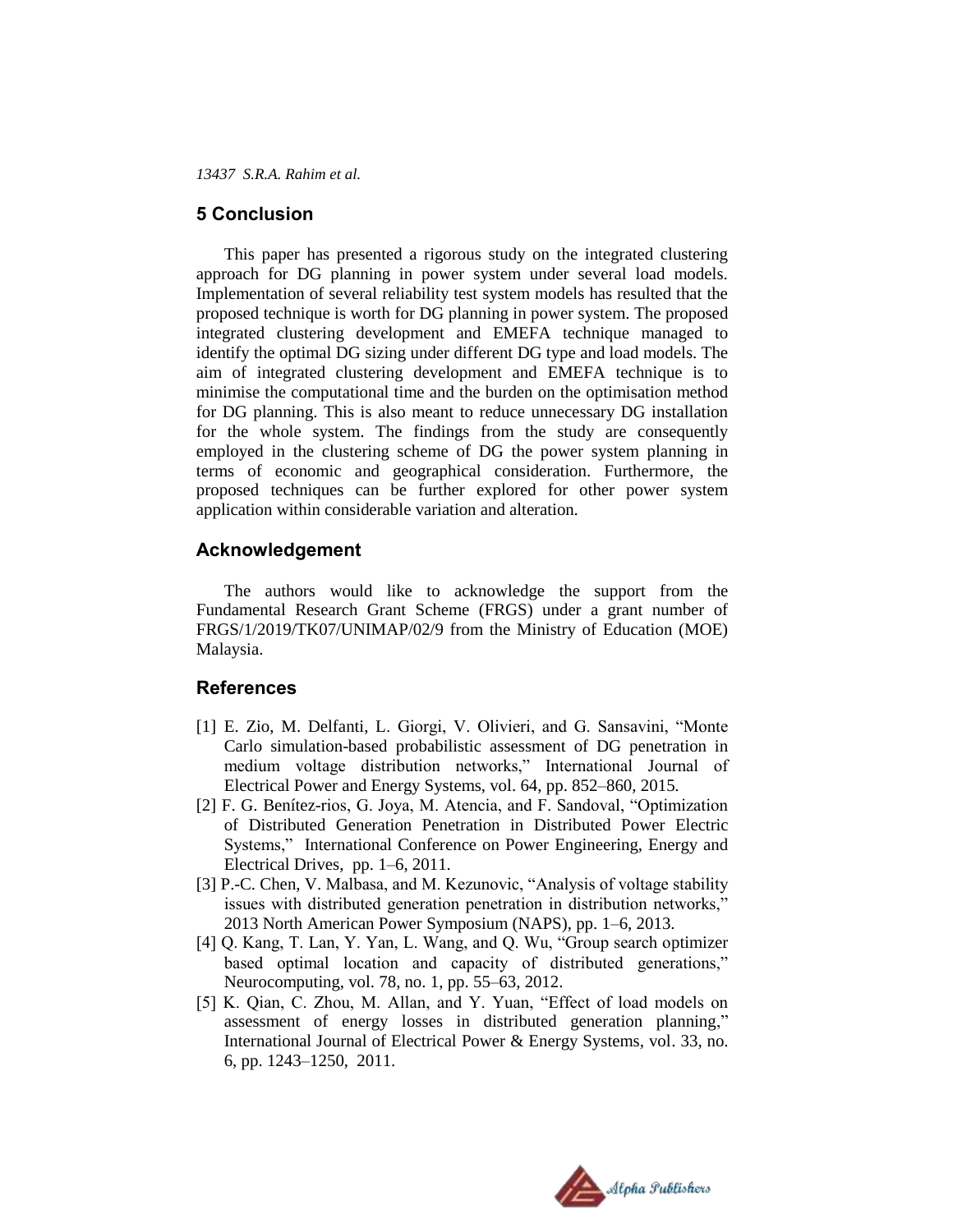- [6] Nasiraghdam and S. Jadid, "Load model effect assessment on optimal distributed generation (DG) sizing and allocation using improved harmony search algorithm," Conference on Smart Electric Grids Technology (SEGT), 2013, pp. 210–218.
- [7] S. Florina, G. Gheorghe, and C. Gheorghe, "Using Of Clustering Techniques for Placement Of Distributed Generation Sources in Electrical Distribution Systems.," World Energy System Conference, 2012, no. 3, pp. 611–616.
- [8] S. R. Abdul Rahim, I. Musirin, M. M. Othman, and M. H. Hussain, "Effect of Load Model Using Ranking Identification Technique for Multi Type DG Incorporating Embedded Meta EP-Firefly Algorithm," MATEC Web of Conferences, vol. 150, 2018.
- [9] N. Kanwar, N. Gupta, K. R. Niazi, and A. Swarnkar, "Improved metaheuristic techniques for simultaneous capacitor and DG allocation in radial distribution networks," International Journal of Electrical Power and Energy Systems, vol. 73, pp. 653–664, 2015.

### **Biographies**



**Siti Rafidah Abdul Rahim** received the Diploma in Electrical Engineering (Power) from Universiti Teknologi Malaysia in 1999, Bachelor of Electrical Engineering (Hons) and MSc in Electrical Engineering from Universiti Teknologi MARA in 2003 and 2006 respectively. She is currently senior lecturer at Faculty of Electrical Engineering Technology, Universiti Malaysia Perlis. Her research interest includes artificial intelligence application in power system and distributed generation (DG).



**Ismail Musirin** obtained Bachelor of Electrical Engineering (Hons) in 1990 from Universiti Teknologi Malaysia, MSc Pulsed Power Technology in 1992 from University of Strathclyde, United Kingdom and PhD in Electrical Engineering from Universiti Teknologi MARA (UiTM),

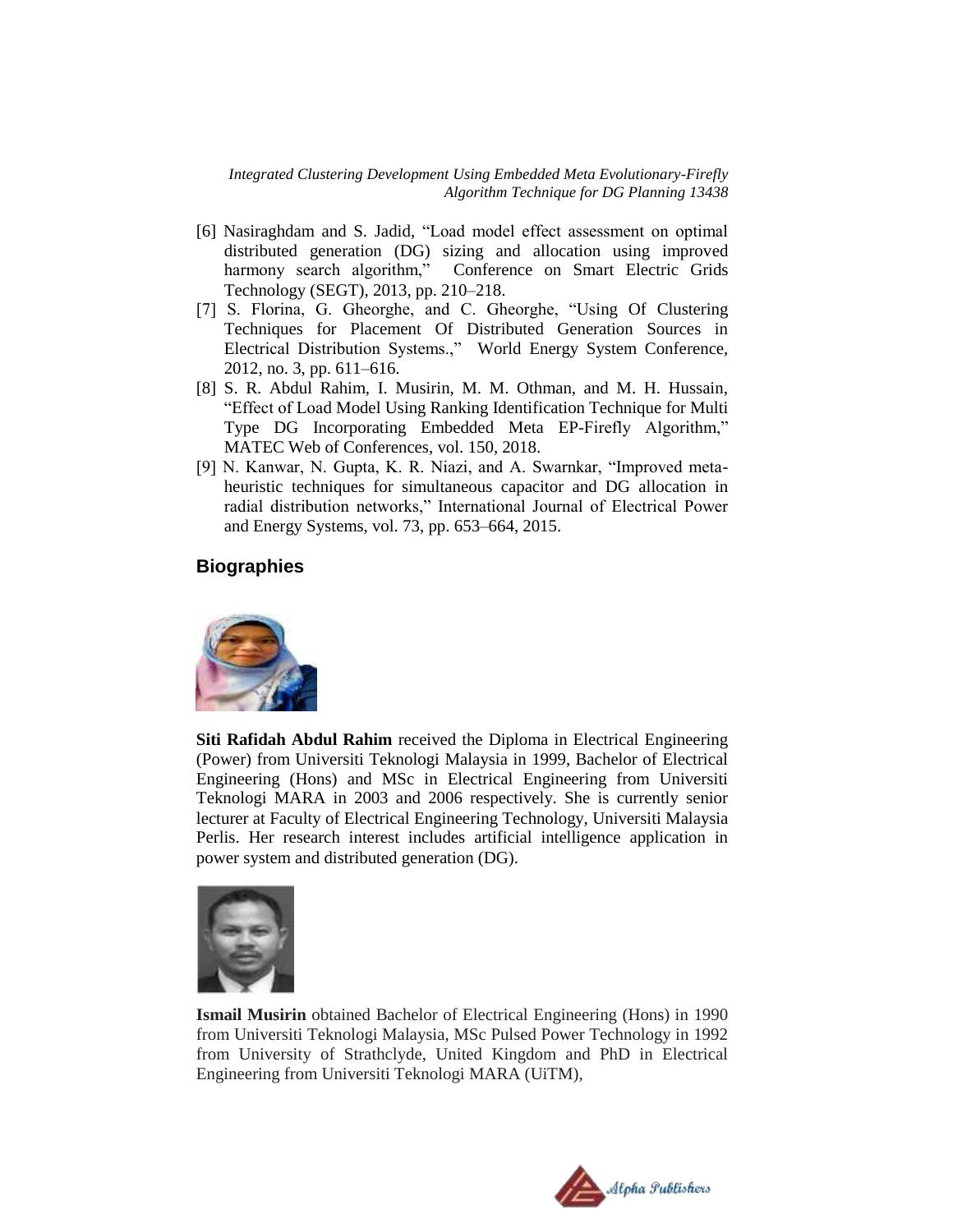Malaysia in 2005. He has authored 2 books, published over 300 papers in international indexed journals and conferences. He has also been given opportunity to evaluate research grants at the national and international levels. His research interest includes artificial intelligence, optimization techniques, power system analysis, renewable energy, distributed generation and power system stability.



**Muhammad Murtadha Othman** received his B.Eng. (Hons) from Staffordshire University, England in 1998; M.Sc from Universiti Putra Malaysia in 2000 and PhD from Universiti Kebangsaan Malaysia in 2006. He is currently the Director for the UiTM-Solar Energy Research (U-SER) Centre, project of 50MW LSSPV at Pahang. He is an Associate Professor at the Faculty of Electrical Engineering, Universiti Teknologi MARA (UiTM), Malaysia. His area of research interests is artificial intelligence, energy efficiency, transfer capability assessment, integrated resource planning, demand side management, hybrid renewable energy, reliability studies in a deregulated power system, power quality and active power filters.



**Muhamad Hatta Hussain** obtained Diploma in Electrical Engineering (Electronic) from Institut Teknologi MARA (ITM) in 1998, Bachelor of Engineering (Electrical) (Hons) from Universiti Teknologi MARA (UiTM) in 2000. He was appointed as Cable Design Engineer at Leader Cable Industry Berhad (LCIB) from 2000 until 2003. He obtained Master in Electrical Engineering (Electronics & Telecommunications) in 2009 from Universiti Teknologi Malaysia (UTM) and PhD from Universiti Teknologi MARA (UiTM) in 2020. He is a senior lecturer at the Faculty of Electrical Engineering Technology, Universiti Malaysia Perlis (UniMAP), Perlis, Malaysia. His research interest includes AI application in power system protection, power system analysis and communications.